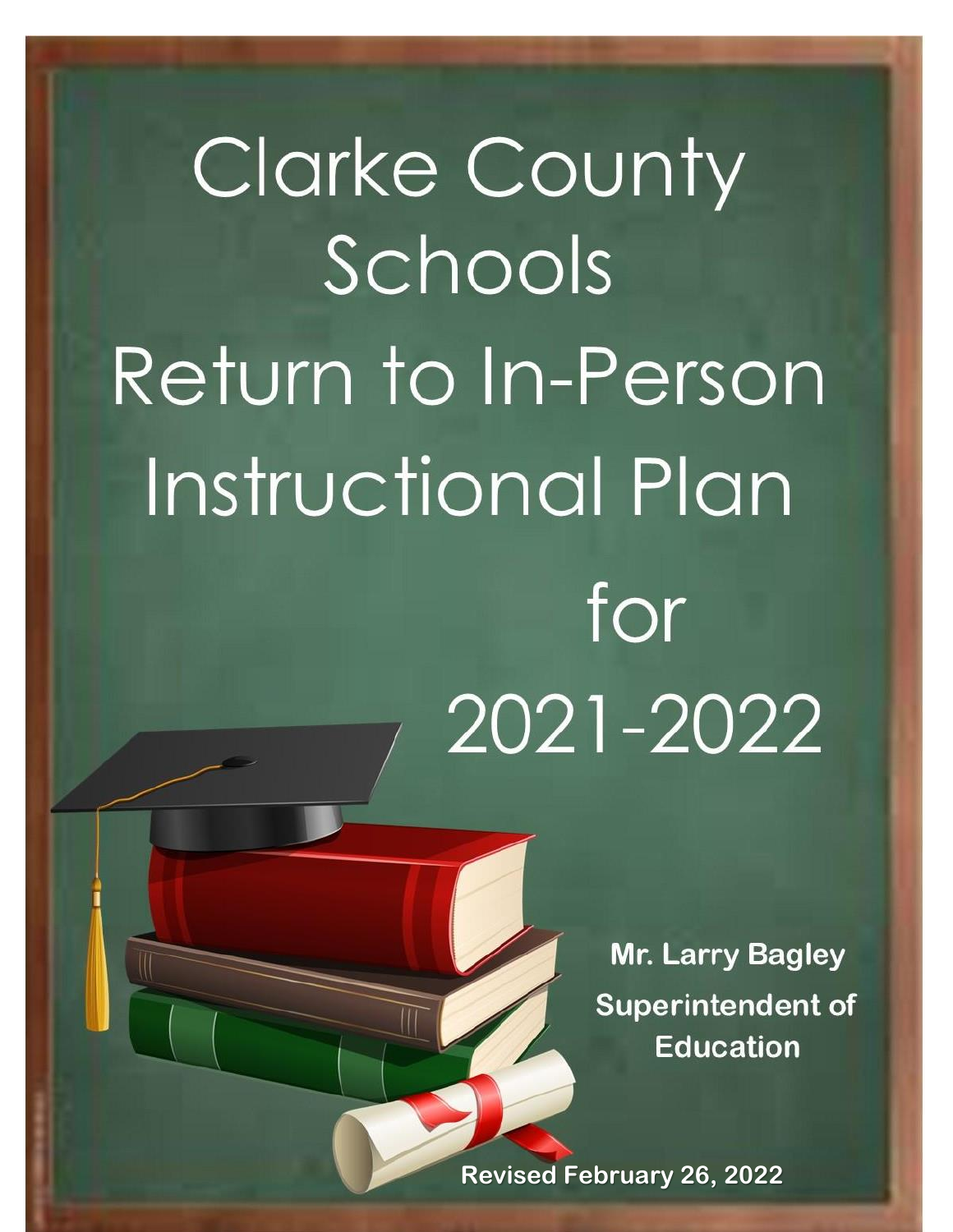COUNTY BOARD OF **EDUCATION** \_\_\_\_\_\_\_\_\_\_\_\_\_\_\_\_

**CLARKE COUNTY BOARD OF EDUCATION**

Charlton Anderson Sherry Barnes Thamus Douglas Clinton Hawkins Tara Moseley

OFFICE OF **Superintendent of Education** Larry E. Bagley *Superintendent*

Telephone: (251) 250-2155 Fax: (251) 250-2156

P. O. BOX 936 GROVE HILL, AL 36451

June 8, 2021

Dear Stakeholders:

As all of you are aware, schools closed in Alabama on March 16, 2020, and remained closed for the remainder of the 2019-2020 school year. The 2020-2021 school year presented its own unique set of challenges, brought about by the height of the pandemic. Instruction was provided both virtually and in-person, but COVID continued to interfere in one way or another with the educational process. Moving forward, our goal is to continue to be vigilant in battling COVID 19 as necessary, mitigate any negative effects on student learning, and return to face to face instruction.

Our recovery plan will have four main focuses which are derived from the ALSDE's Road to Recovery Plan. We will continue to make student and staff wellness a priority. We will purchase high quality instructional materials. We will provide the best professional learning opportunities for teachers. We will also address any unfinished learning that students have as a result of COVID-19.

I have no doubt that the situation surrounding COVID will continue to evolve over time. Our plan will change in accordance with the guidelines set forth by the Centers for Disease Control, the Alabama Department of Public Health, and the Alabama State Department of Education. *Revisions or references to changes in the plan can be found on page 3 of this document.*

I would like to thank everyone whose hard work and cooperation has helped us emerge on the other side of this pandemic.

Sincerely,

Larry Bagley Superintendent, Clarke County School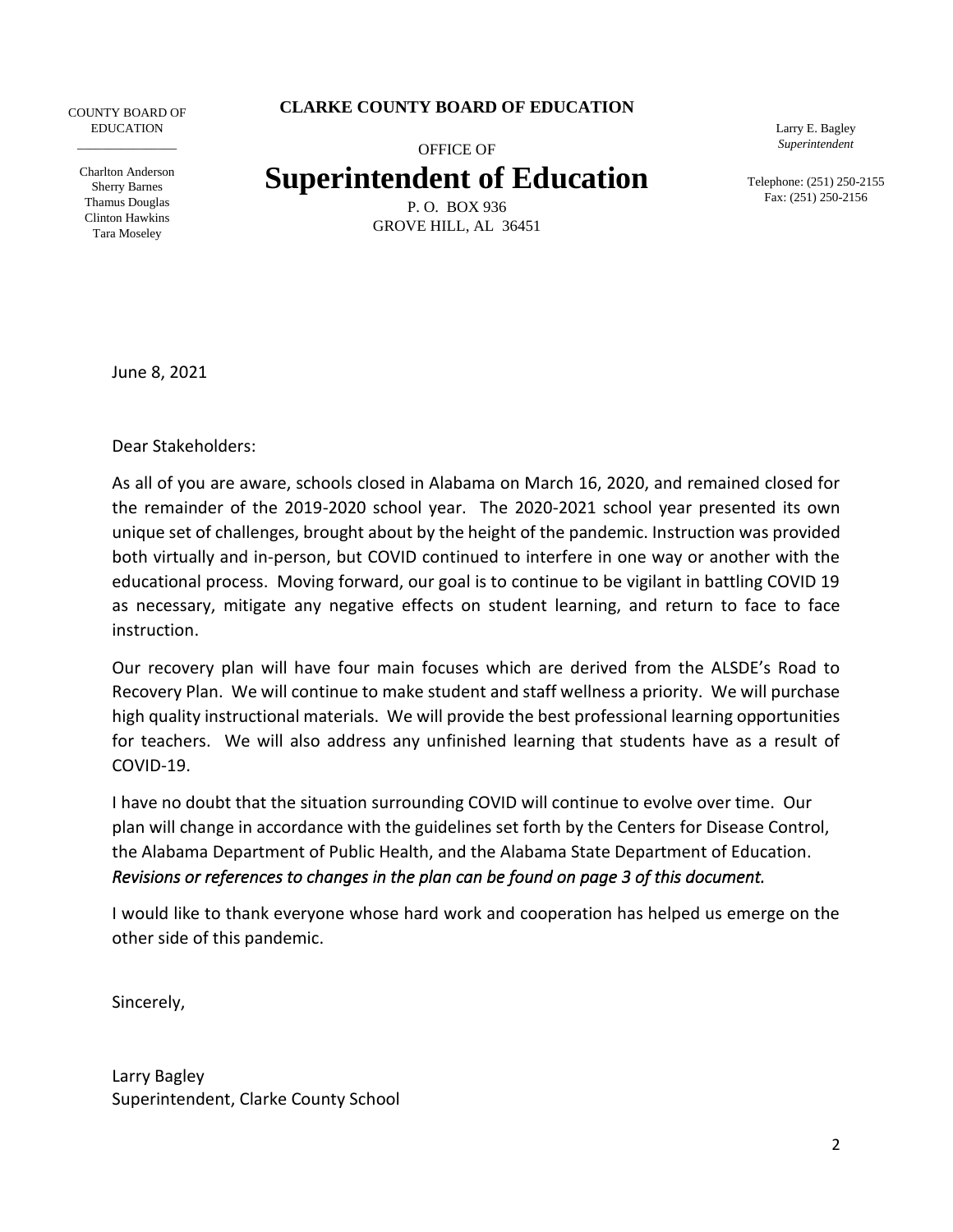#### **Current Practices and Guidelines: Revised 2/26/22**

To: Parents and School Personnel From: Larry Bagley, Superintendent Date: February 26, 2022 RE: CCBOE Covid Update

As we continue to adapt to the changes COVID has caused us to make, we now have new guidance on mask mandates from the CDC.

Effective February 25, 2022, CDC is exercising its enforcement discretion to not require that people wear masks on buses or vans operated by public or private school systems, including early care and education/childcare programs. CDC is making this change to align with updated guidance that no longer recommends universal indoor mask wearing in K-12 schools and early education settings in areas with a low or medium COVID-19 Community Level. School systems at their discretion may choose to require that people wear masks on buses or vans.

We will continue to monitor guidelines and make changes as warranted. We thank you for your continued support of the Clarke County School District.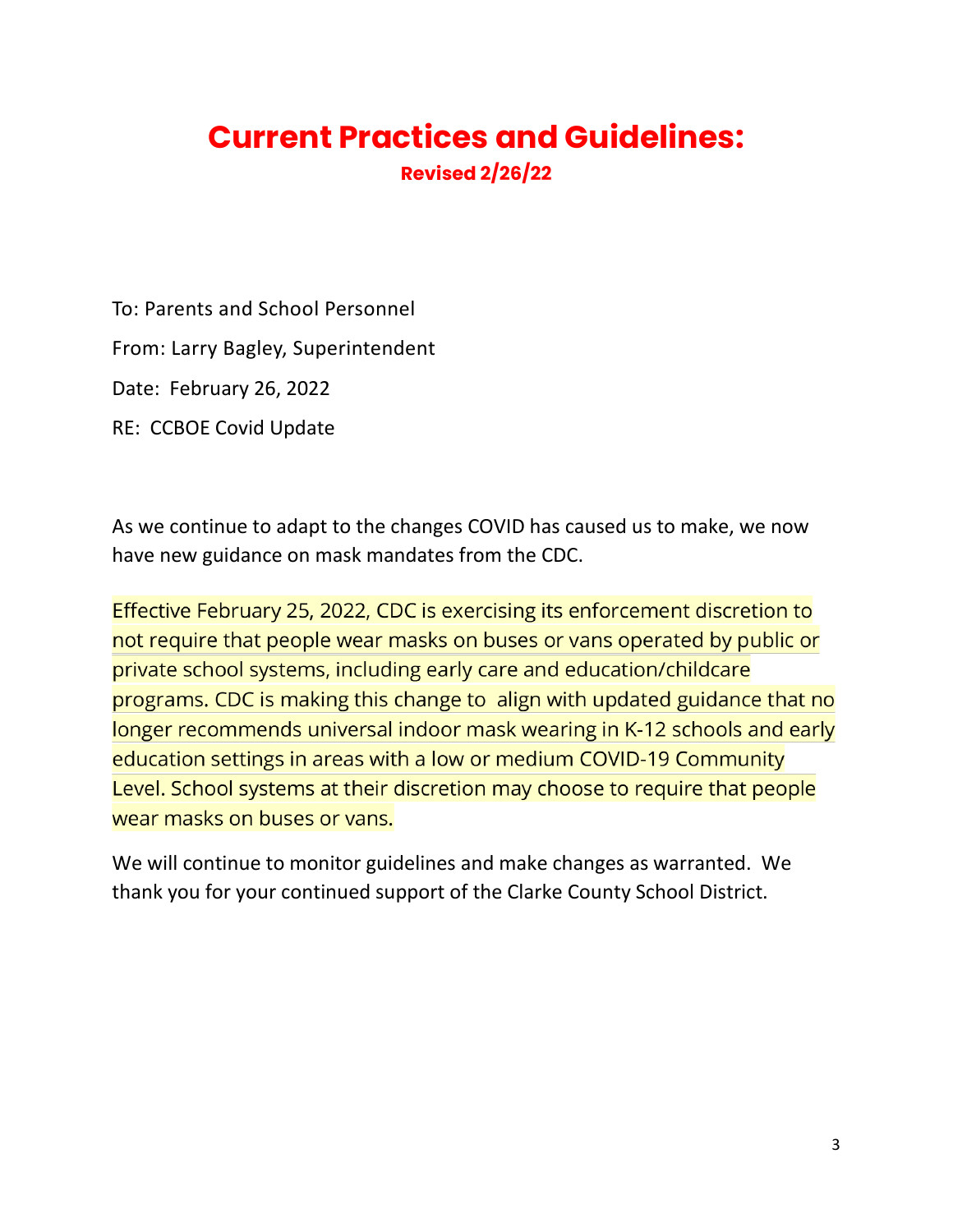### **Student and Staff**

### **Health and Safety**

#### **Guiding Principles:**

- ❖ We will be transparent about what we know and what we do not know yet. We will offer clear communication about what we can control and what is beyond our control.
- ❖ This plan will be updated and communicated as the CDC and the Alabama Department of Public Health release the COVID protocol for reopening schools for the 2021-2022 school year.
- ❖ We will strive to keep the student at the heart of every decision.
- ❖ We will listen to stakeholders' concerns and attempt to assist in problem solving.
- ❖ We will utilize all of the best scientific data to make informed decisions.

#### **Communication:**

We will communicate with parents utilizing our website, clarkecountyschools.org. We will also communicate through our Clarke County Schools app, Facebook, and local media.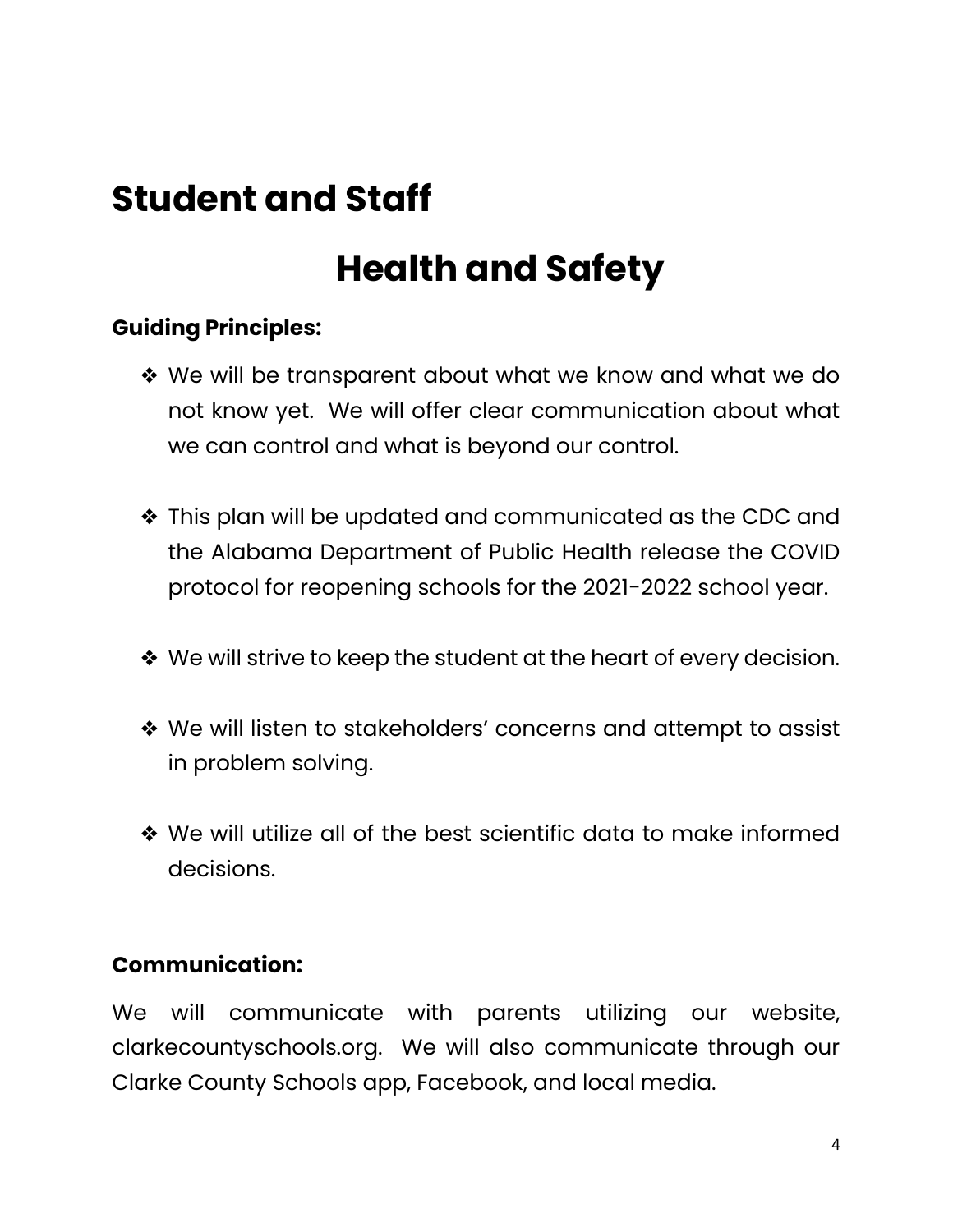

#### **Safety Measures for the Home: (First Screening)**

- Parents are the front line of defense against spreading any contagious illness. Please make sure your child does not have a temperature each morning before sending them to school. Students should not board buses if they have fever or are exhibiting symptoms of COVID 19, or any other contagious condition. Students with a fever of 100.4 or higher should not attend school.
- Parents should teach and reinforce proper handwashing, coughing in the elbow, not sharing personal items, and selfreporting any symptoms to the teacher or the nurse.
- Parents will be encouraged to maintain appropriate contact information for themselves as well as all the emergency contacts for the student.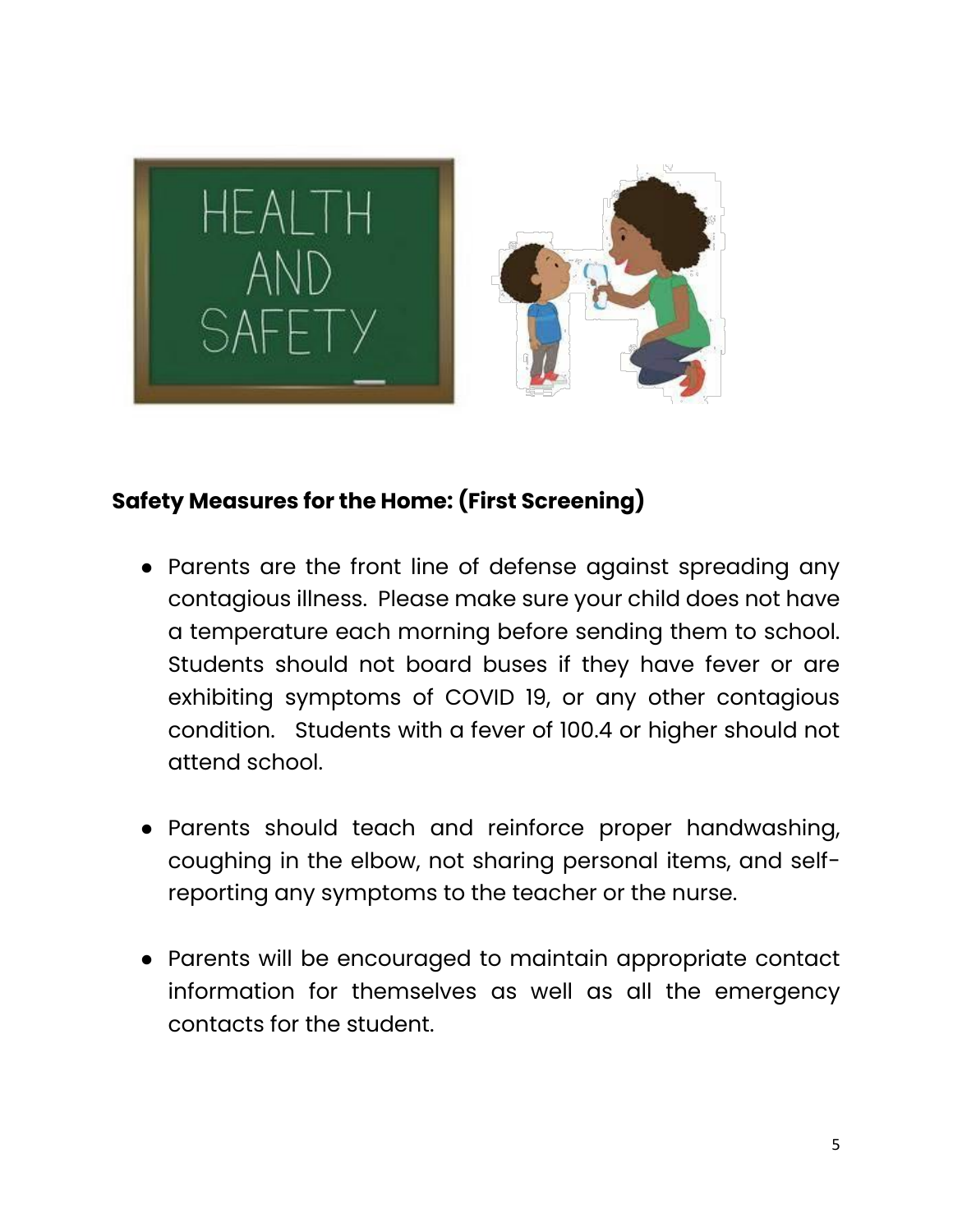#### **Safety Measures for the Bus: (Second Screening)**

- Buses will display signage detailing safety protocols related to COVID
- Hand sanitizer will be available to students on the bus.
- Buses will be sanitized before each route.

#### **Safety Measures for the School: (Third Screening)**

- If a student or employee becomes ill after arriving at school, the nurse should be notified.
- The teacher should have someone (administrator, office personnel, or another available staff member) escort the student to the nurse's office.
- The nurse will hold the student in quarantine until the parent arrives. Employees should quarantine until such time as they can leave campus.
- It is the responsibility and duty of the Alabama Department of Public Health to notify individuals of possible exposure to COVID-19.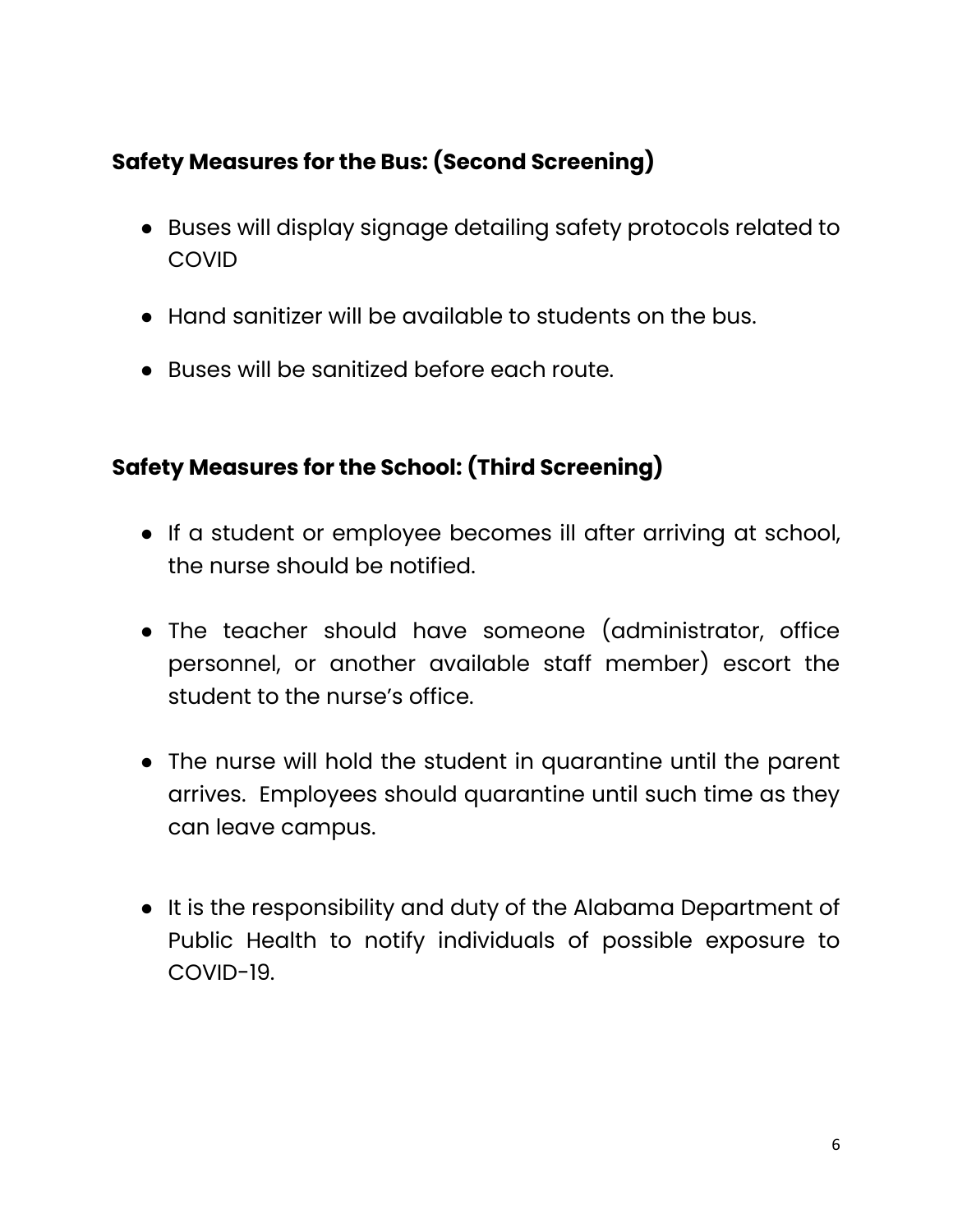#### **Nurse Office Visits:**

- Teachers/Staff should notify the school nurse before sending a student to them to limit the number of students in the nurse's office and limit exposure.
- The school nurse will work closely with administrators in developing a plan to isolate sick children until someone comes to get them.
- Each school will have an identified quarantine area for students or staff suspected of possible COVID contamination.
- The school nurse will continue to develop Individual Health Plans for students with chronic health problems.
- School Nurses will sanitize and disinfect as needed.

#### **Student Mental Health:**

● We have employed two full-time mental health professionals beginning in the 2021-2022 school year. These mental health professionals will be available to assist students with their mental health needs.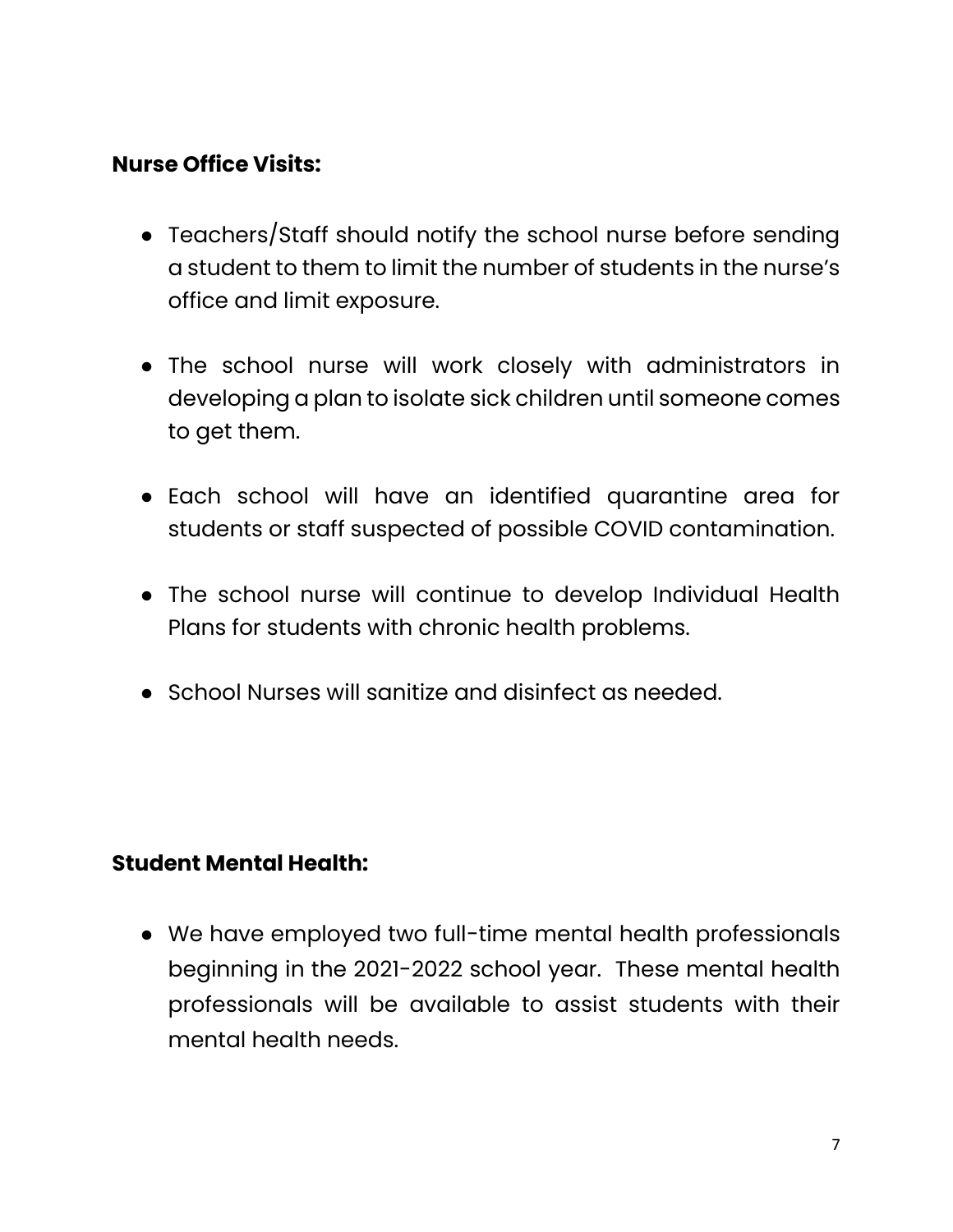- Students will have access to school guidance counselors to assist them in maintaining positive mental health.
- Schools will also work in conjunction with Southwest Alabama Mental Health to make sure students' mental health needs are met.
- We have established a sensory room in the elementary school which houses our developmentally delayed preschool.



- Students will have multiple opportunities to wash their hands each day using soap and water.
- Hand sanitizing stations will be available at designated locations on each campus and in each classroom.
- Hand sanitizer will be available to students on the bus.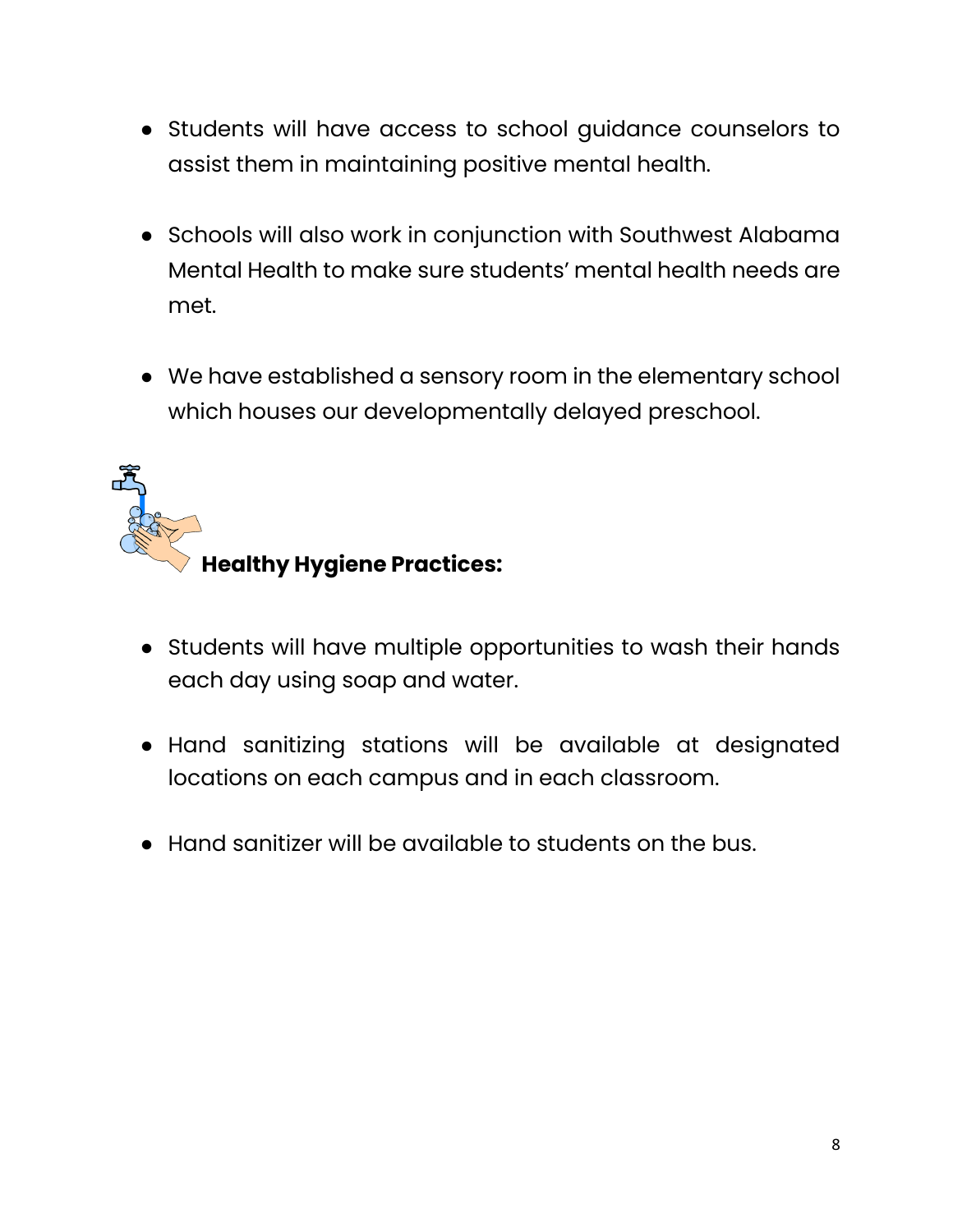# Facility Upgrades Air Quality Improvements

- All air conditioner units over twelve years old will be replaced.
- All exterior doors will be replaced.
- All windows not meeting code requirements will be replaced.
- Carpet in classrooms will be replaced with tile.
- Carpeted gym floors will be replaced with tile.
- Some roofs will be replaced.
- Water fountains will be replaced.
- Necessary upgrades will be made to nursing facilities.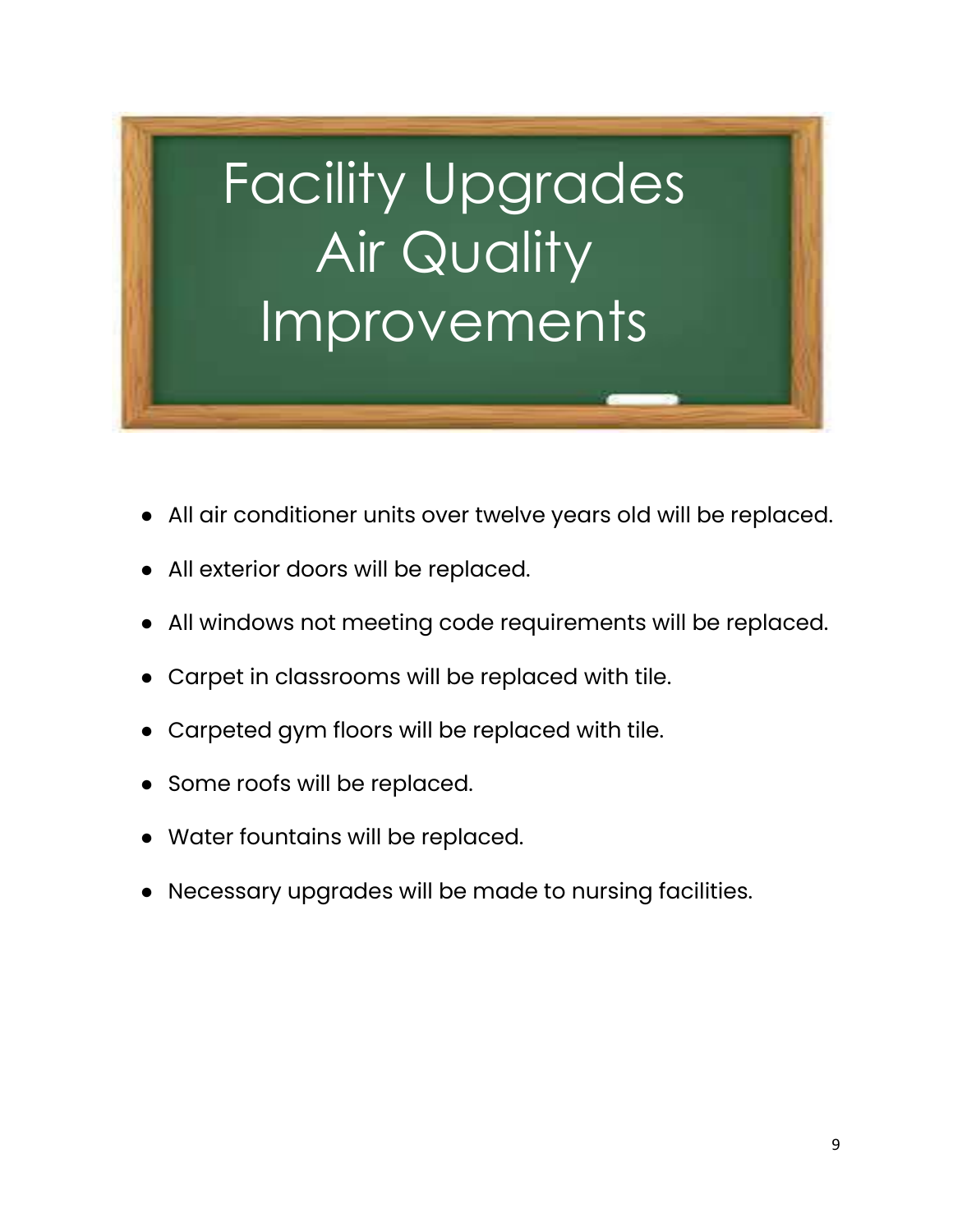#### **Intensified Cleaning and Disinfecting:**

- Janitorial staff will increase the frequency and intensity of the cleaning and disinfecting of restrooms and common areas.
- A private company has been employed to perform deep cleaning on a rotational basis.
- Industrial cleaning machines have been purchased for schools who do not already have them.
- Buses will be sanitized before each route.

#### **Social Distancing Practices:**

Clarke County School staff and students will employ social distancing strategies as much as possible.

#### **Ongoing Monitoring Practices:**

Clarke County Schools will collaborate with local and state health departments to monitor cases, exposures, hospitalizations and any other pertinent data. In the event of an elevated number of cases in local health data or in the event of presumed or confirmed cases directly impacting schools or central offices, Clarke County will collaborate with the Alabama State Department of Education (ALSDE) authorities to implement all necessary health and safety protocols. This could include short-term closure of one or more Clarke County facilities until health officials deem it safe to reopen. More information on preparations for future closures will be discussed as needed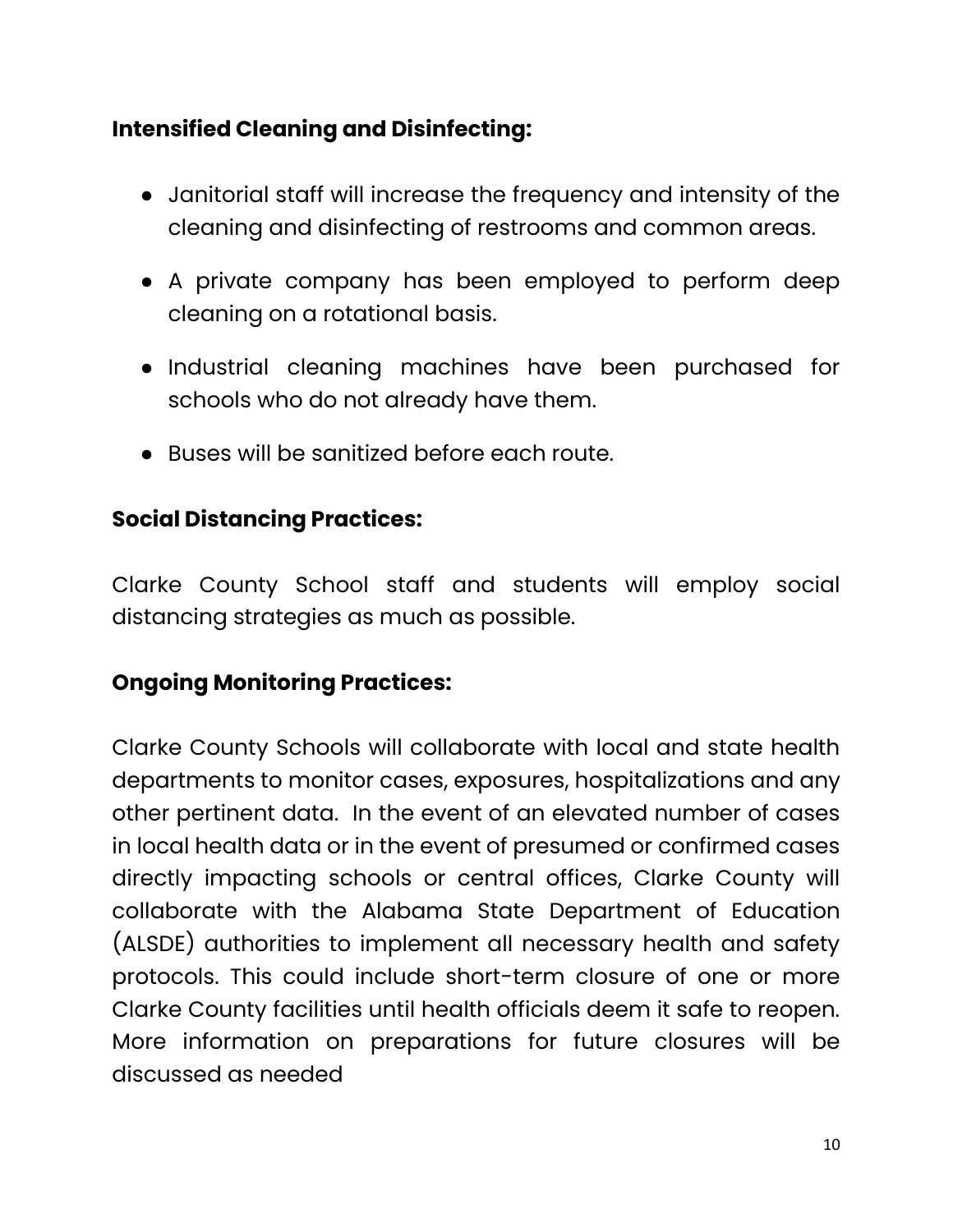

#### **Student Transportation:**

- Signage has been developed and will be placed on buses indicating the COVID-19 symptoms students should be aware of and when they should not ride the bus.
- School personnel will notify the transportation department of any bus riding student who exhibits COVID symptoms while at school. Extra cleaning precautions will be taken with any bus which has transported a COVID positive student.
- Students who are sick or exhibiting symptoms of COVID-19 will be asked not to ride the school bus until they meet the CDC Criteria for returning to school.
- The Transportation Supervisor will work closely with School Administration and parents to ensure students adhere to the bus rules.
- Students will not be returned home on their regular bus route if they are exhibiting signs and symptoms of COVID-19 at school. Parents/ Guardians will be responsible for transportation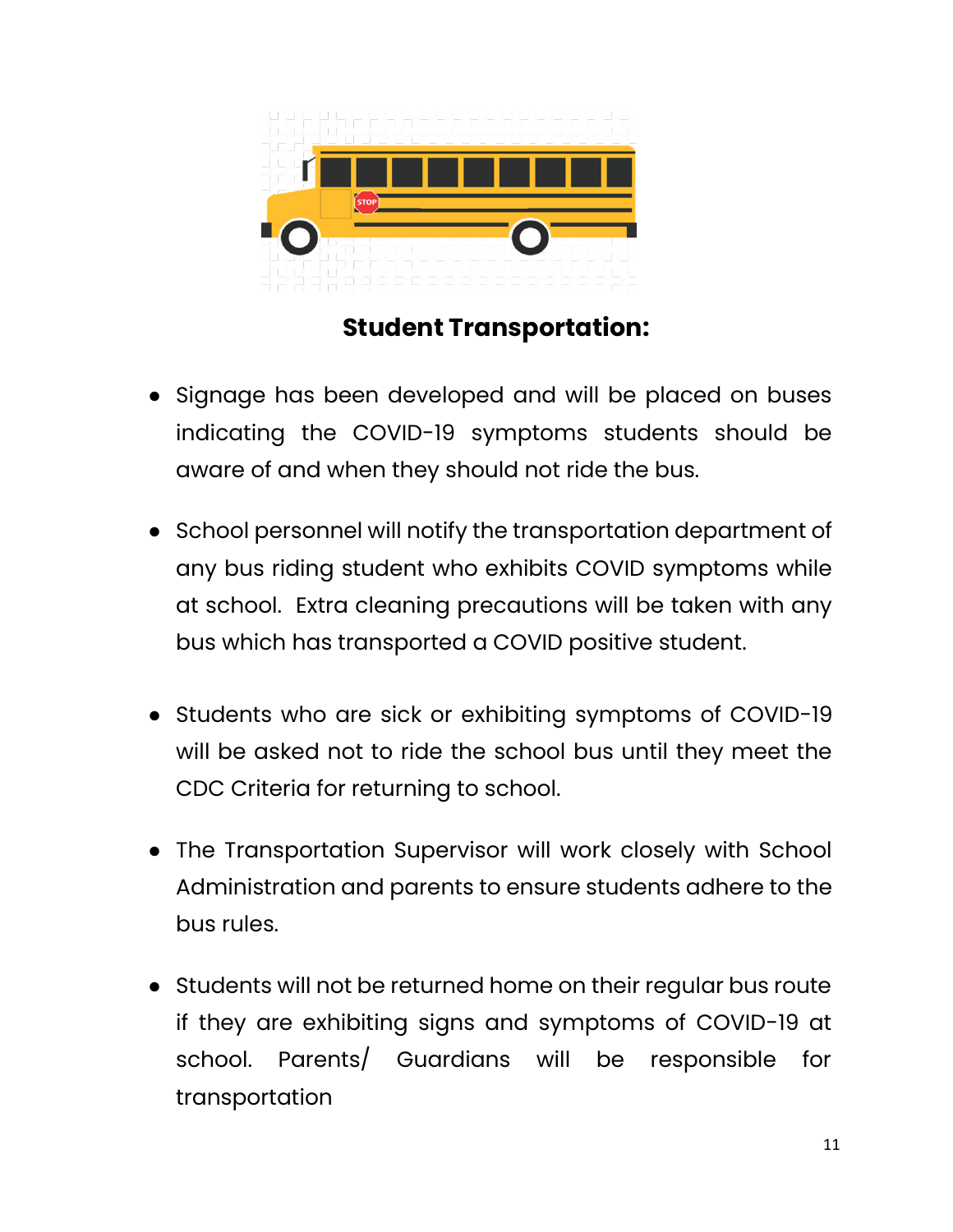#### **Cleaning the Buses:**

- All drivers and shop personnel will be trained and will assist with the cleaning and sanitizing of the buses.
- All buses will be cleaned and sanitized with a CDC approved antiviral cleaner.
- Buses will be cleaned and sanitized after each route.
- Special attention will be given to sanitation of high touch areas of the bus.
- A bus that has been determined to have been transporting individuals who have tested positive for COVID-19 will undergo a 24-hour quarantine and deep cleaning prior to transporting students again. A spare bus will be used until the cleaning process can be completed.
- Cleaning and sanitation of buses will be monitored by bus shop staff.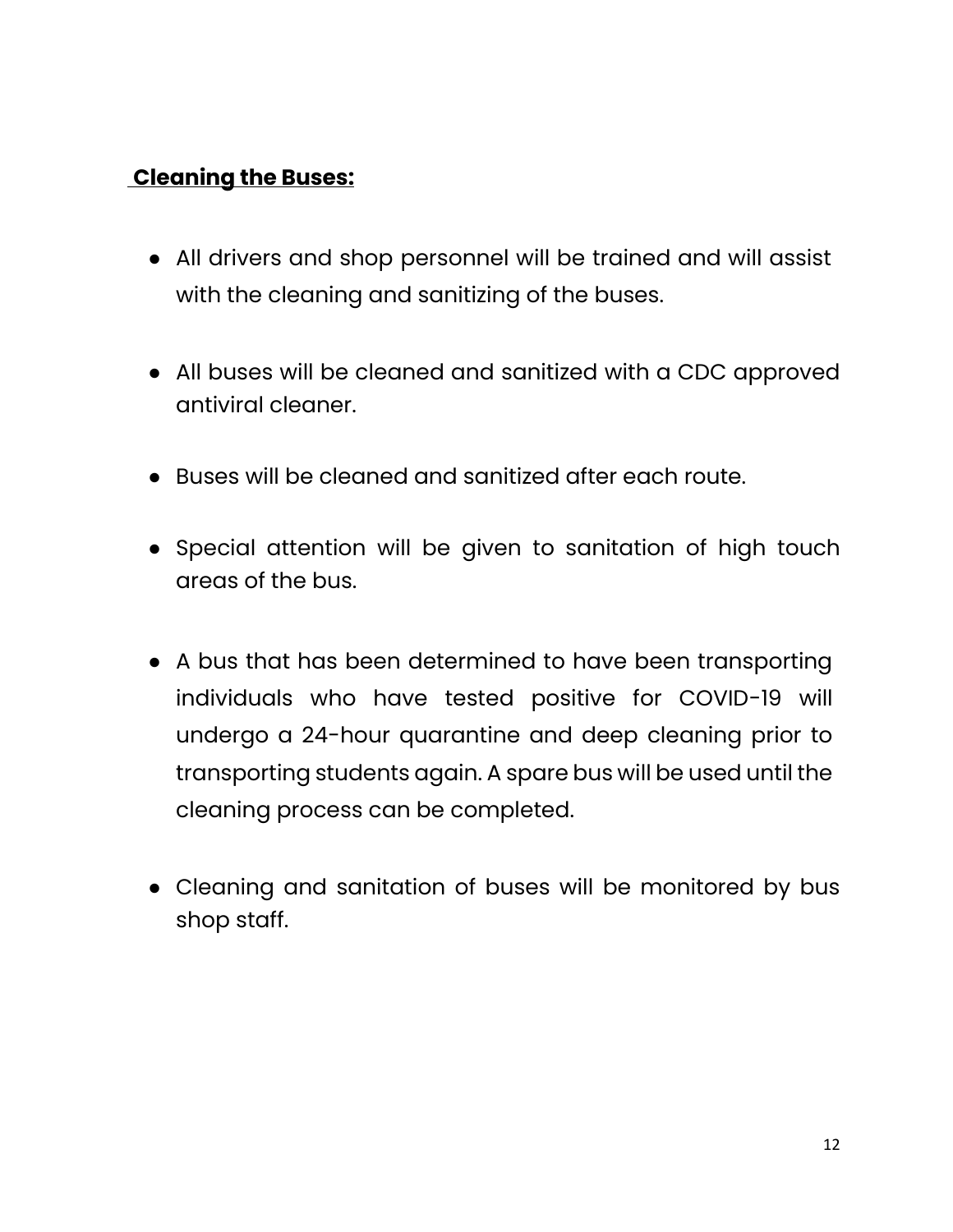

- Child Nutrition staff will implement enhanced cleaning protocols and perform all duties in compliance with ALSDE and ADPH guidelines.
- Students will have access to hand sanitizer before each meal.
- As much as is possible, students will practice social distancing in the cafeteria.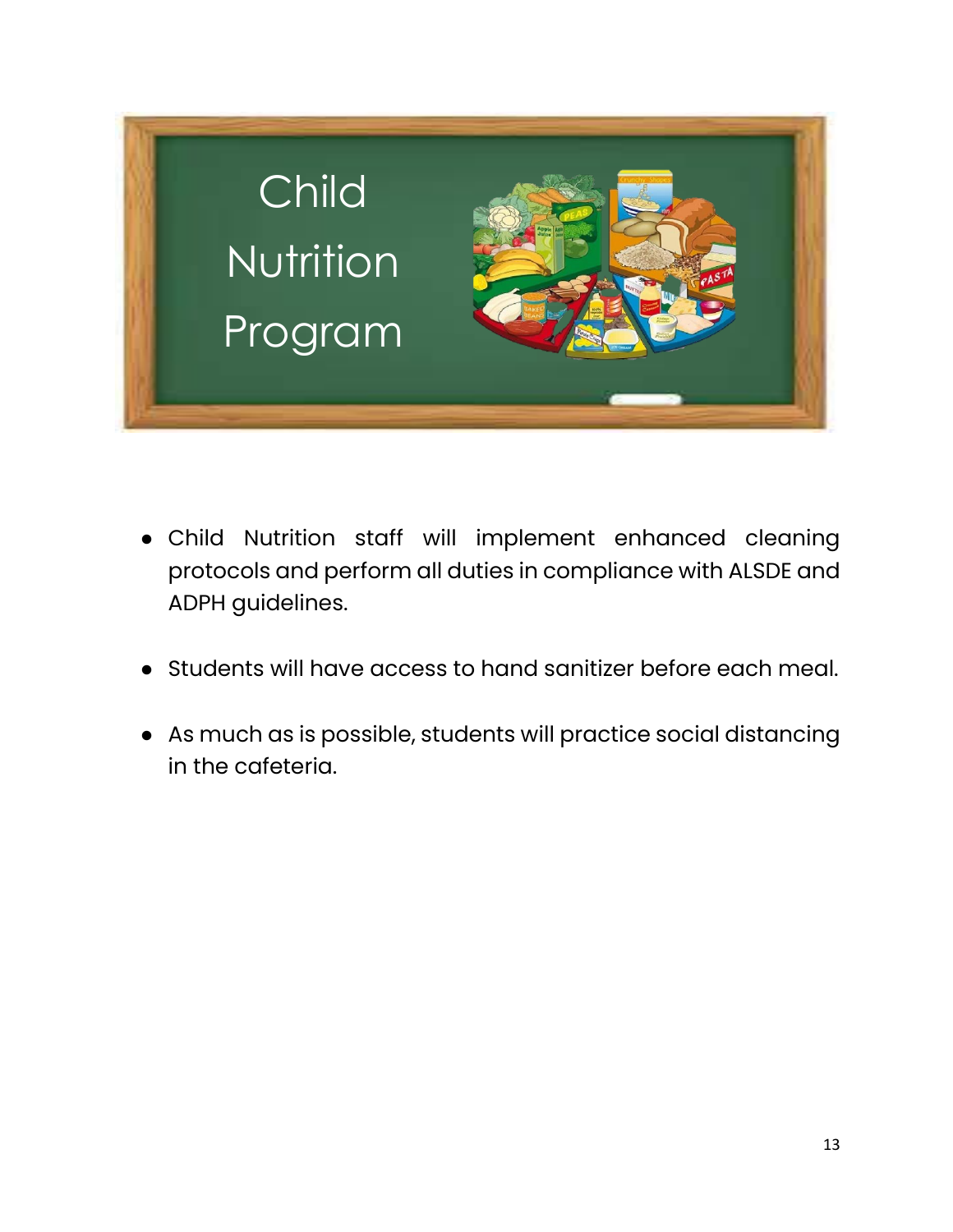

One of the best ways to improve student learning and fill in any instructional gaps is to provide teachers with high-quality instructional materials and offer them the support they need to use those resources effectively.

During the 2020-2021 school year, electronic devices were purchased for each enrolled student. These devices will continue to provide individual instructional opportunities for students in the school setting.

The following list of high-quality materials has been selected by administrators, teachers, and staff to be utilized to address student learning needs beginning in the fall of 2021.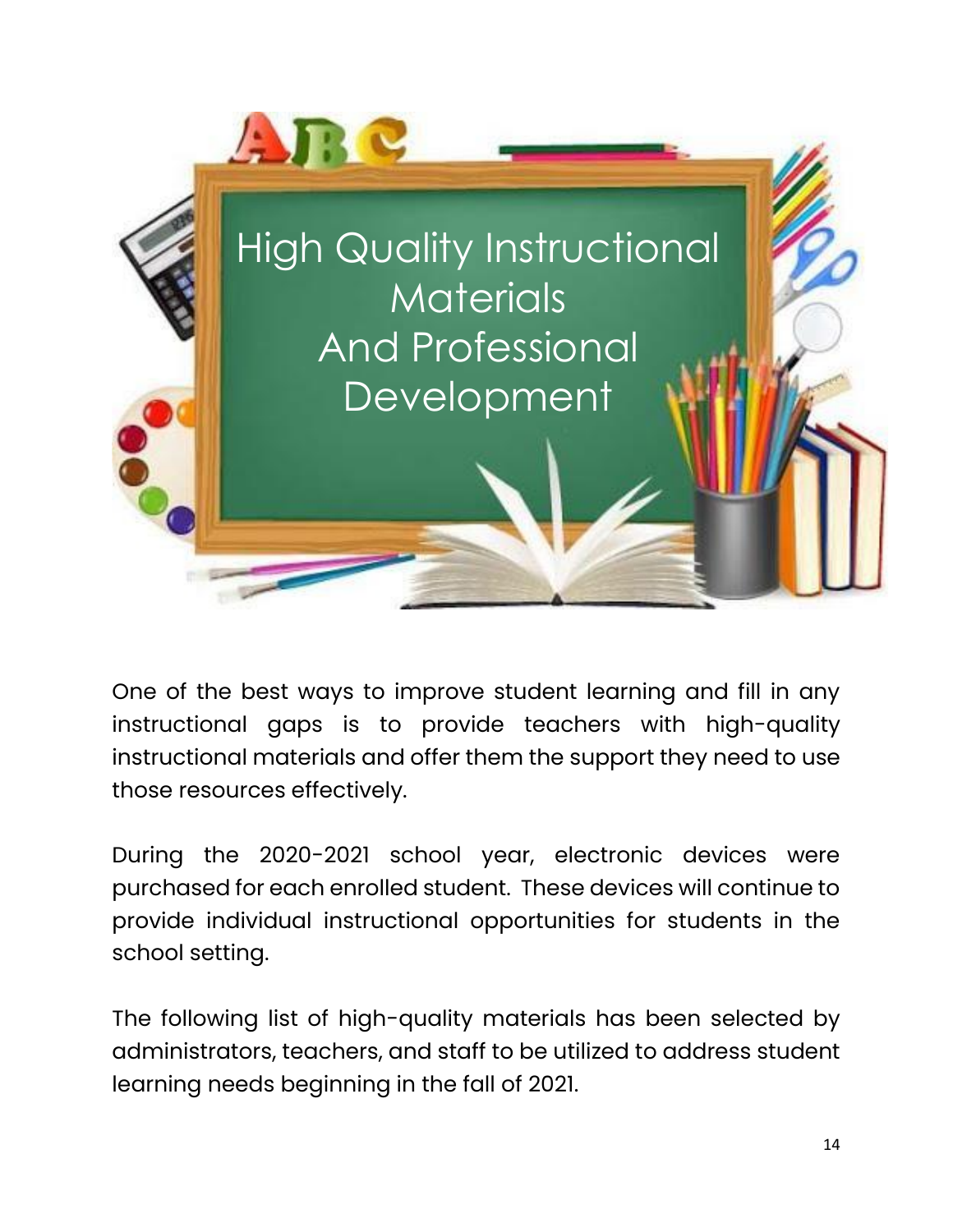#### **Mathematics Materials**

- All consumable school supplies will be purchased for every student.
- Big Ideas math curriculum purchased for K-12.
- Savvas math curriculum purchased for Finite Math, Pre-Calculus, and Calculus.
- STAR 360 containing STAR Math has been purchased for K-12.
- Freckle Math purchased for Jackson High School and Jackson Intermediate School.

#### **Reading Materials**

- All consumable school supplies will be purchased for every student.
- STAR 360 containing STAR Reading has been purchased K-12.
- The AMPLIFY assessment has been purchased for all elementary schools.
- The new ELA curriculum will be purchased in the spring of 2022.
- Accelerated Reader has been purchased for K-8.
- SPIRE Reading Intervention has been purchased for the elementary schools.
- Phonics First has been purchased for elementary schools.
- Handwriting without Tears has been purchased for elementary schools.

#### **Professional Development**

- Eligible secondary science and math teachers have an opportunity to become a TEAMS teacher
- Eligible Clarke County teachers will have an opportunity to participate in the National Board for Professional Teacher Standards program.
- New teachers will be trained in LETRS/Science of Reading.
- Teachers will participate in ARI professional development.
- Teachers will be trained in the new ELA course of study.
- Teachers will participate in AMSTI professional development.
- Teachers will participate in professional development for all newly purchased curriculum.
- All K-3 teachers have been trained in compliance with the Literacy Law.